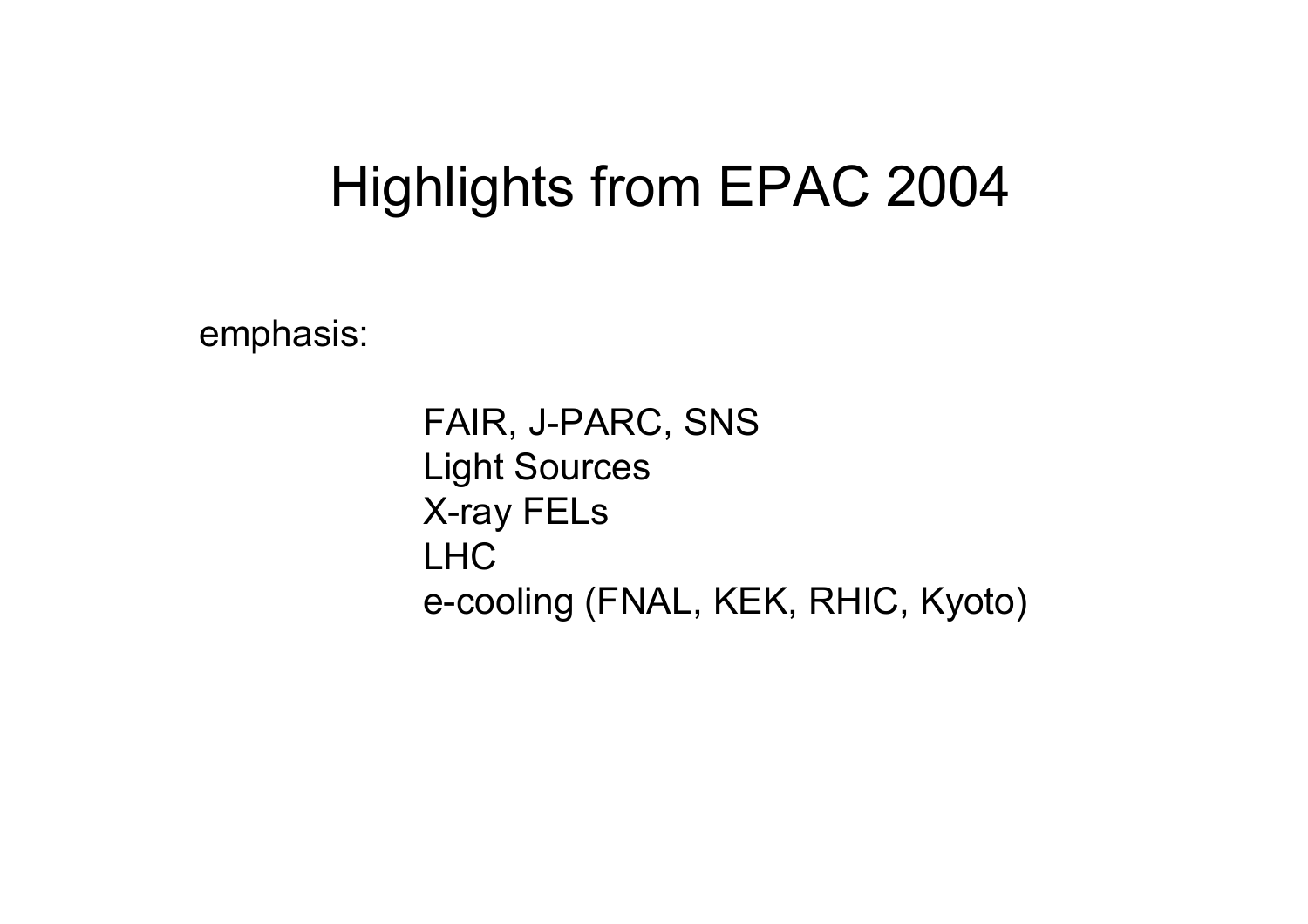presentations:

Karl Bane - wake fields of short bunches, including CSR & roughness; limit value independent of effect; potential energy dominates the CSR wake

Paul Emma - short bunches for LCLS and experiments in SPPS Vladimir Shiltsev - Tevatron performance & beam-beam compensation

Igor Meshkov - history of electron cooling

James Safranek – SPEAR-3 commissioning, alfa\_2 effect on acceptance MATLAB tools

Philipp Lebrun – LHC

```
Robert Aymar – accelerator projects role of CERN
```

```
Lewellyn Smith – nuclear fusion
```
Sandro Ruggiero – non-scaling FFAG as proton driver for BNL & RHIC Non-scaling FFAG (Ruggiero, also Sessler & Keil, experiment planned at TRIUMF or UK? – Shane Koscielnak)

Schottky cooling in RHIC

rf barrier bucket gymnastics at FNAL (C. Bhat)

light-source stability (time scale., spectra, orbit interlocks, MATLAB tools)